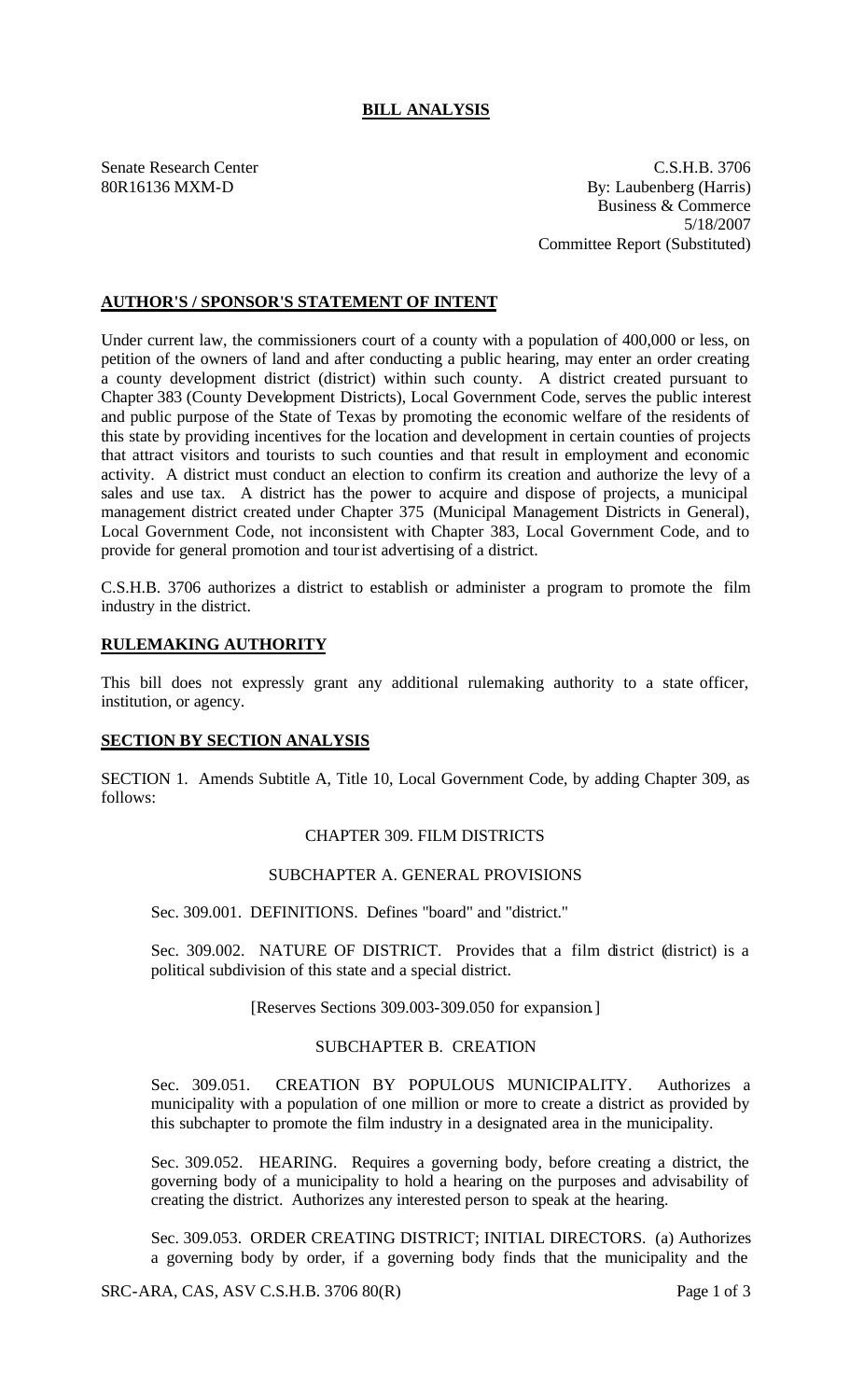designated area would benefit from the district's creation, to create the district, after a hearing under Section 309.052.

(b) Requires the order to make certain specifications.

(c) Requires the initial directors' terms to be staggered, with as near as possible to half of the directors' terms expiring on the same date in not more than one year and the remainder expiring on the same date in not more than two years.

[Reserves Sections 309.054-309.100 for expansion.]

SUBCHAPTER C. BOARD OF DIRECTORS

Sec. 309.101. GOVERNING BODY. Provides that a district is governed by a board of at least seven directors (board).

Sec. 309.102. TERMS. Provides that the directors serve staggered two-year terms.

Sec. 309.103. APPOINTMENT BY MUNICIPALITY. Requires the governing body of a municipality that creates a district to appoint the directors as provided by the order creating the district. Requires the directors to include certain persons.

Sec. 309.104. COMPENSATION; EXPENSES. Provides that a director is not entitled to compensation but is entitled to reimbursement for actual and necessary expenses.

Sec. 309.105. OFFICERS. Requires the board to elect a presiding officer, a secretary, a treasurer, and any other officers the board considers necessary.

[Reserves Sections 309.106-309.150 for expansion.]

### SUBCHAPTER D. POWERS AND DUTIES

Sec. 309.151. PROMOTION OF FILM INDUSTRY. Requires a district to promote the film industry in the district.

Sec. 309.152. PARTNERSHIP WITH LOCAL COMMUNITIES. Requires a district to act jointly with the municipality, local businesses, the film industry, and other local communities to promote the film industry in the district.

Sec. 309.153. INCENTIVES. Authorizes a district to provide incentives to promote the film industry in the district.

Sec. 309.154. DONATIONS; GRANTS. Authorizes a district to accept a donation or grant from any person for any district purpose.

Sec. 309.155. EXECUTIVE DIRECTOR; EMPLOYEES. Authorizes a district to hire an executive director and other employees.

[Reserves Sections 309.156-309.200 for expansion.]

#### SUBCHAPTER E. FINANCIAL PROVISIONS

Sec. 309.201. BORROWING. Authorizes a district to borrow money from any person for any district purpose.

[Reserves Sections 309.202-309.250 for expansion.]

# SUBCHAPTER F. DISSOLUTION

Sec. 309.251. DISSOLUTION. Authorizes a board to dissolve a district that has no debt.

SRC-ARA, CAS, ASV C.S.H.B. 3706 80(R) Page 2 of 3